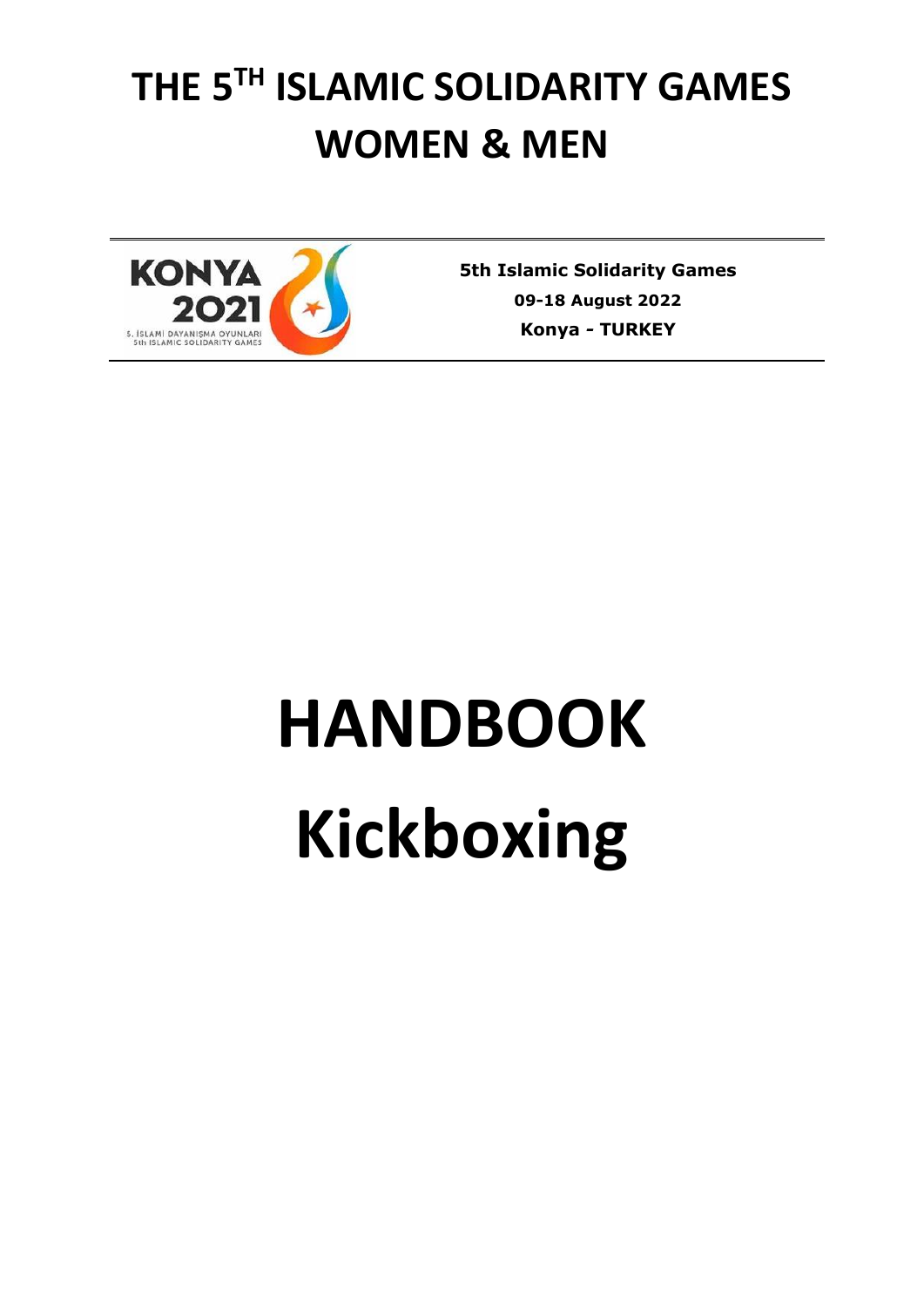### **Introduction**

| <b>Title</b>                     | <b>Sport Handbook-Kickboxing</b>                         |
|----------------------------------|----------------------------------------------------------|
| <b>Headnote</b>                  | This document provides a summary of the requirements and |
|                                  | technical guidelines for Kickboxing Competitions.        |
| Version                          | 1.3                                                      |
| Date of Issue                    | 14.01.2022                                               |
| <b>Status</b>                    | <b>Final Version</b>                                     |
| <b>Document Owner</b>            | <b>Halis Yunus ERSOZ</b>                                 |
| <b>Name of Organizer</b>         | <b>Fatih UYSAL</b>                                       |
| <b>Issuing Organization Name</b> | <b>TISGOC</b>                                            |
| Category                         | Sport Technical                                          |
| <b>Access Restrictions</b>       | <b>TISGOC UNCLASSIFIED</b>                               |

## **Handbook Revision Review**

| <b>Version</b> | Date | <b>Author</b>                        | <b>Summary Flow</b>            |
|----------------|------|--------------------------------------|--------------------------------|
| 1.0            |      | <b>Turkish Kickboxing Federation</b> | <b>First Draft</b>             |
| 1.1            |      | Sports Directorate                   | General comments and revisions |
| 1.2            |      | <b>ISSF</b>                          | General comments and revisions |
| 1.3            |      | World Kickboxing Federation          | <b>Final Version</b>           |

# **Abbreviations and Terminology**

| <b>Title</b>                                          | Abbreviation      | <b>Notes</b> |
|-------------------------------------------------------|-------------------|--------------|
| <b>Islamic Solidarity Sports Federation</b>           | <b>ISSF</b>       |              |
| <b>Turkish Kickboxing Federation</b>                  | <b>TKBF</b>       |              |
| Turkish Islamic Solidarity Games Organizing Committee | <b>TISGOC</b>     |              |
| 5th Konya Islamic Solidarity Games                    | <b>KONYA 2021</b> |              |
| <b>National Olympic Committee</b>                     | <b>NOC</b>        |              |
| World Association of Kickboxing Organizations         | <b>WAKO</b>       |              |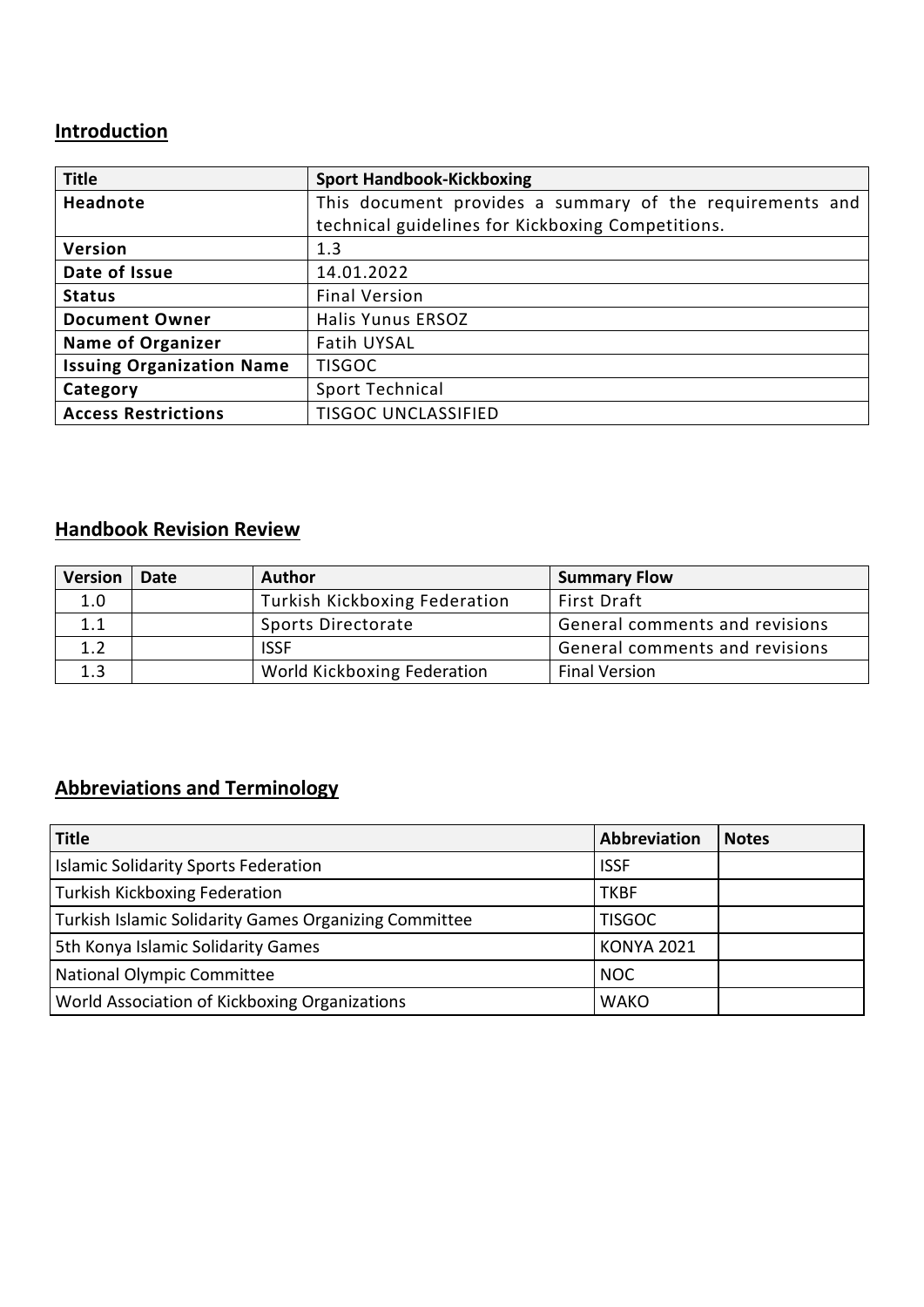# **TECHNICAL RULES**

#### **1. COMPETITION RULES AND REGULATIONS**

1.1 The 5<sup>th</sup> Islamic Solidarity Games Konya 2021 Kickboxing Competitions will be held in accordance with the WAKO Kickboxing Competition rules. It will be done within the framework of WAKO health rules.

**1.2** For technical issues, the decisions of the appointed delegates will be binding.

**1.3** For general issues, the competitions must be applied for according to the TISGOC Regulations and Rules.

#### **2. COMPETITION MANAGEMENT**

**2.1** Competitions will be held under the authority of the ISSF, by TISGOC, in accordance with the WAKO Rules and the TKBF Rules and Regulations, and under the supervision of technical delegates.

**2.2** TISGOC will request the appointment of 10 technical delegates to be invited from WAKO.

**2.3** At the request of the WAKO organizing committee, the WAKO President, WAKO General Secretary, 2 WAKO Directors, an 8-person appeal committee, 10 international technical officials, 6 international starters (will be a Wako member) will be able to request Sport data; Accreditation – recording – scheduling – scoring – archiving technical team, 2 Photographers and 3 English speaking presenters.

**2.4** The qualified international referees and other technical officials will be appointed by WAKO and the Turkish Kickboxing Federation.

#### **3. LOCATION AND COMPETITION SCHEDULE**

**3.1** Kickboxing competitions will take place between 16-18 August 2022. The competitions will be held at the Selçuklu Municipality Sports Hall.

**3.2** Competition, training and practical areas, required areas for participants and health, social and education areas requested by WAKO will be completed by the Organizing Committee 3 days before the competitions.

#### **4. TECHNICAL MEETING**

**4.1** Technical meeting date and place: It will be held in the Sports Hall where the competition will be held at 17.00 on 15 August 2022.

**4.2** The meeting will be held with the participation of TISGOC officials, WAKO officials (5 people), TKBF officials (5 people), technical officials (5 people), the responsible referees for the match (5 people), the Coach and technical delegates.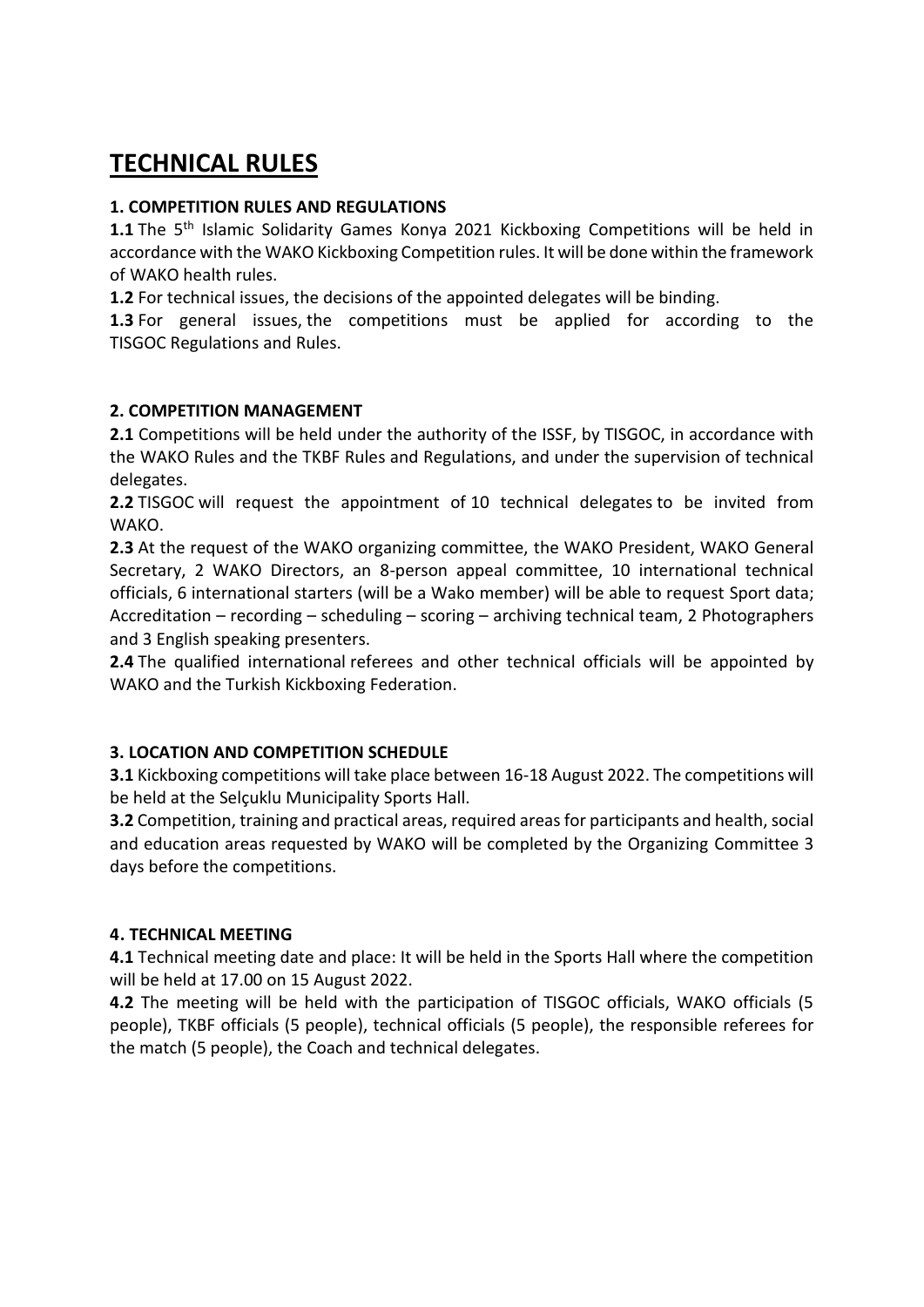#### **5. COMPETITION AND PARTICIPATION**

**5.1** The events, weights and categories of the countries that will participate in Konya 2021 Islamic Solidarity Games will be as follows.

| <b>EVENTS OF RING SPORTS</b> |              |                 |              |                       | <b>EVENTS OF TATAMI SPORT</b> |              |  |
|------------------------------|--------------|-----------------|--------------|-----------------------|-------------------------------|--------------|--|
| <b>FULL CONTACT</b>          |              | <b>LOW KICK</b> |              | <b>POINT FIGHTING</b> |                               |              |  |
| <b>MEN</b>                   | <b>WOMEN</b> | <b>MEN</b>      | <b>WOMEN</b> |                       | MEN                           | <b>WOMEN</b> |  |
| $-51$ kg.                    | $-48$ kg.    | $-51$ kg.       | $-48$ kg.    |                       | $-57$ kg.                     | $-50$ kg.    |  |
| $-54$ kg.                    | $-52$ kg.    | $-54$ kg.       | $-52$ kg.    |                       | $-63$ kg.                     | $-55$ kg.    |  |
| $-57$ kg.                    | $-56$ kg.    | $-57$ kg.       | $-56$ kg.    |                       | $-69$ kg.                     | $-60$ kg.    |  |
| $-60$ kg.                    | $-60$ kg.    | $-60$ kg.       | $-60$ kg.    |                       | $-74$ kg.                     | $-65$ kg.    |  |
| $-63,5$ kg.                  | $-65$ kg.    | $-63,5$ kg.     | $-65$ kg.    |                       | $-79$ kg.                     | $-70$ kg.    |  |
| $-67$ kg.                    | $-70$ kg.    | $-67$ kg.       | $-70$ kg.    |                       | $-84$ kg.                     |              |  |
| $-71$ kg.                    |              | $-71$ kg.       |              |                       | $-89$ kg.                     |              |  |
| $-75$ kg.                    |              | $-75$ kg.       |              |                       | $-94$ kg.                     |              |  |
| $-81$ kg.                    |              | $-81$ kg.       |              |                       | $+94$ kg.                     |              |  |
| $-86$ kg.                    |              | $-86$ kg.       |              |                       |                               |              |  |
| $-91$ kg.                    |              | $-91$ kg.       |              |                       |                               |              |  |
| $+91$ Kg.                    |              | $+91$ Kg.       |              |                       |                               |              |  |

| <b>EVENTS OF RING SPORTS</b>        |              |                       | <b>EVENTS OF TATAMI SPORTS</b> |                  |              |
|-------------------------------------|--------------|-----------------------|--------------------------------|------------------|--------------|
| <b>L CONTACT</b><br><b>LOW KICK</b> |              | <b>POINT FIGHTING</b> |                                |                  |              |
| V                                   | <b>WOMEN</b> | <b>MEN</b>            | <b>WOMEN</b>                   | <b>MEN</b>       | <b>WOMEN</b> |
| g.                                  | $-48$ kg.    | $-51$ kg.             | $-48$ kg.                      | $-57$ kg.        | $-50$ kg.    |
| g.                                  | $-52$ kg.    | $-54$ kg.             | $-52$ kg.                      | $-63$ kg.        | $-55$ kg.    |
| g.                                  | $-56$ kg.    | $-57$ kg.             | $-56$ kg.                      | $-69$ kg.        | $-60$ kg.    |
| g.                                  | $-60$ kg.    | $-60$ kg.             | $-60$ kg.                      | $-74$ kg.        | $-65$ kg.    |
| ζg.                                 | $-65$ kg.    | $-63,5$ kg.           | $-65$ kg.                      | $-79$ kg.        | $-70$ kg.    |
| g.                                  | $-70$ kg.    | $-67$ kg.             | $-70$ kg.                      | $-84$ kg.        |              |
| g.                                  |              | $-71$ kg.             |                                | $-89$ kg.        |              |
| g.                                  |              | $-75$ kg.             |                                | $-94$ kg.        |              |
| $\mathbf{p}_{\perp}$                |              | $-81$ kg.             |                                | $+94 \text{ kg}$ |              |

**5.2** Countries that will participate in the Islamic Solidarity Games will be represented by only one (1) athlete in the same weight, branch and category.

**5.3** All athletes participating in the competitions will be the athletes of WAKO member countries.

**5.4** Athletes participating in the competitions must have the nationality of the country of application and be able to present a passport when asked.

**5.5** The competition schedule will be republished in detail after all applications are completed.

**5.6** Athletes, trainers and referees who will participate in the competition are required to prepare the following documents for weight and registration. The weight and other documents will be published on the Sportdata web Islamic Solidarity Games page.

#### **a- Athletes;**

WAKO Covid-19 Questionnaire, WAKO Commitment to Compliance with the Rules and Responsibility WAKO Medical Questionnaire WAKO Kickboxer Medical Control Form (Doctor Approved) WAKO Non-Pregnancy Declaration WAKO Dental Brace Certification

#### **b- Coaches;**

WAKO Covid-19 Questionnaire

#### **c- Referees;**

WAKO Covid-19 Questionnaire,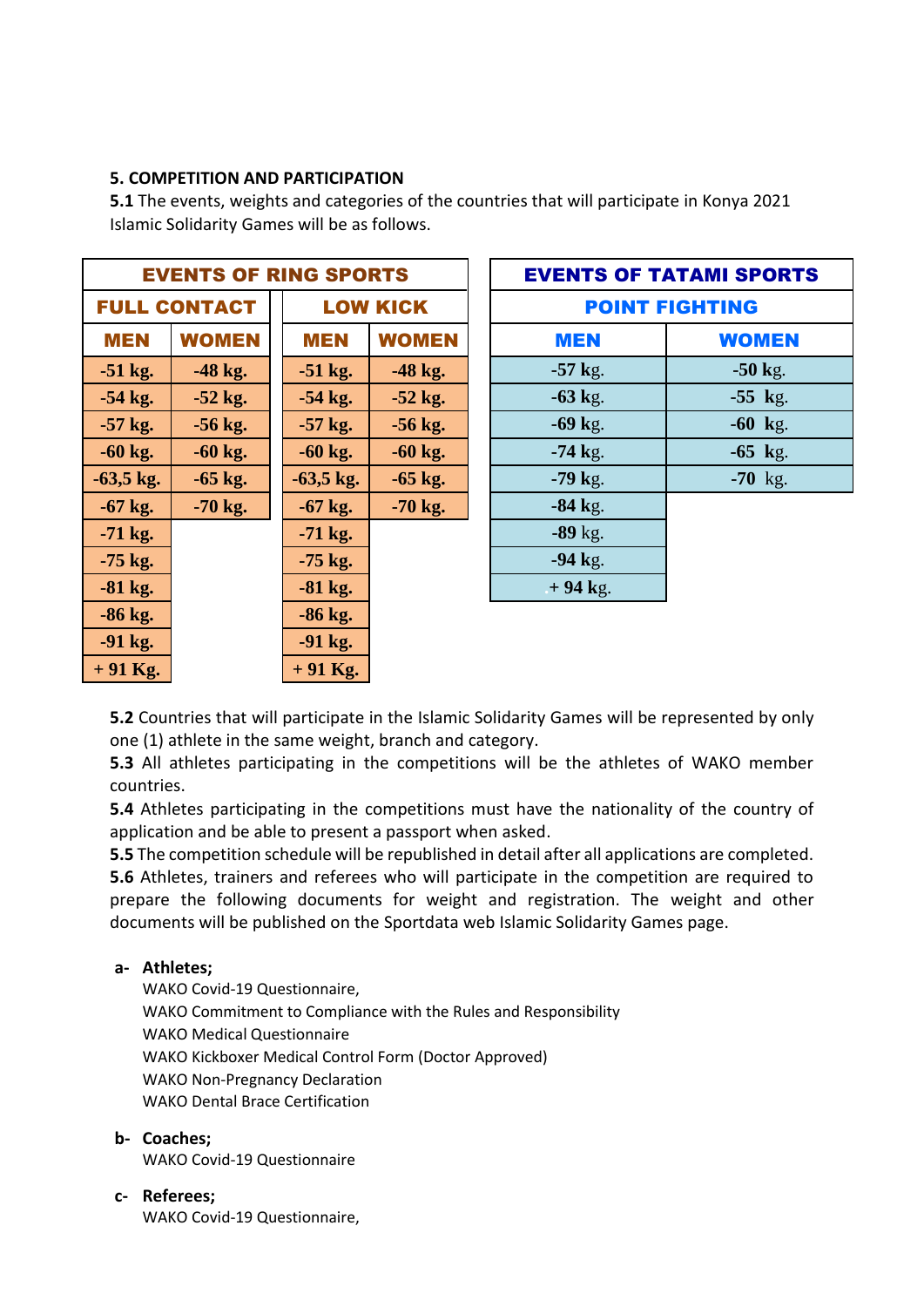**5.7** Athletes who will participate in Konya 2021 Kickboxing competitions can apply for the competition in only one branch in Ring Sports and Tatami sports. Athletes participating in Tatami Sports cannot participate in Ring Sports, and athletes participating in Ring Sports cannot participate in Tatami Sports.

**5.8** The participation events of the athletes who apply in Konya 2021 Kickboxing competitions must be approved by the relevant country's federation. In case of any controversy during the Games, the decisions taken by the Kickboxing technical delegates appointed by WAKO will be binding.

**5.9** Seniors must be between the ages of 19 and 40. Athletes born between 1982 and 2003 will participate in the games to be held in 2022, regardless of day and month conditions.

#### **6. COMPETITION FORMAT**

**6.1** Weighing will be held the day before the competitions. There will be a weighing scale every day in ring sports and once in tatami sports. Athletes who are not in the weight of the application in the scale will not be accepted to the competition and there will be no transfer between the weights.

**6.2** Kickboxing Competitions will be held in the category of Seniors Men / Women Full Contact, Low Kick and Point Fighting events.

**6.3** Competitions will be held over three rounds, 2 minutes per round (2 minutes X 3 rounds). There will be a 1-minute break between the rounds.

#### **7. COMPETITION SCHEDULE**

**7.1** The following table is the draft of the competition schedule. A detailed version of it will be published closer to the competition date.

| <b>COMPETITION SCHEDULE</b> |                                |                                                                   |                                         |                                              |  |  |
|-----------------------------|--------------------------------|-------------------------------------------------------------------|-----------------------------------------|----------------------------------------------|--|--|
| <b>DATE</b>                 | <b>STARTING</b><br><b>TIME</b> | <b>ACTIVITY</b><br><b>EVENTS</b>                                  |                                         | <b>CATEGORIES AND</b><br><b>PARTICIPANTS</b> |  |  |
|                             | $10.00 - 11.00$                | <b>Referee Meeting</b>                                            | <b>Ring Sports</b>                      | Official<br>Referees                         |  |  |
|                             | $11.00 - 12.00$                | <b>Referee Meeting</b>                                            | Tatami Sports                           |                                              |  |  |
| 15 August 2022              | 13.30 - 17.00                  | Weighing<br>Full Contact- Low Kick - Point Fighting               |                                         | <b>Seniors</b>                               |  |  |
|                             | 17:00                          | <b>Technical Meeting and</b><br>Ring and Tatami Sports<br>Drawing |                                         | All Participants                             |  |  |
|                             |                                |                                                                   |                                         |                                              |  |  |
|                             | $10.00 - 12.30$                | Elimination                                                       | <b>Ring and Tatami Sports</b>           | <b>Seniors</b>                               |  |  |
| 16 August 2022              | $12.30 - 14.00$                | Lunch Break                                                       |                                         |                                              |  |  |
|                             | $14.00 - 18.00$                | Elimination                                                       | Full Contact-Low Kick - Point Fighting  | <b>Seniors</b>                               |  |  |
|                             |                                |                                                                   |                                         |                                              |  |  |
|                             | $07:00 - 08:00$                | Control Weighing (Full Contact-Low Kick)                          | <b>Seniors</b>                          |                                              |  |  |
| 17 August 2022              | $10.00 - 12.30$                | Semi Final                                                        | Full Contact- Low Kick - Point Fighting | <b>Seniors</b>                               |  |  |
|                             | $12.30 - 14.00$                |                                                                   |                                         |                                              |  |  |
|                             | 14.00 - 18.00                  | Semi Final                                                        | Full Contact- Low Kick - Point Fighting | Seniors                                      |  |  |
|                             |                                |                                                                   |                                         |                                              |  |  |
|                             | $07:00 - 08:00$                | Control Weighing (Full Contact-Low Kick)                          | Seniors                                 |                                              |  |  |
| 18 August 2022              | 10.00-12.30                    | Semi Final - Final                                                | Full Contact-Low Kick - Point Fighting  | <b>Seniors</b>                               |  |  |
|                             | $12.30 - 14.00$                | Lunch Break                                                       |                                         |                                              |  |  |
|                             | 14.00 - 18.00                  | <b>Finals</b>                                                     | Full Contact-Low Kick - Point Fighting  | <b>Seniors</b>                               |  |  |